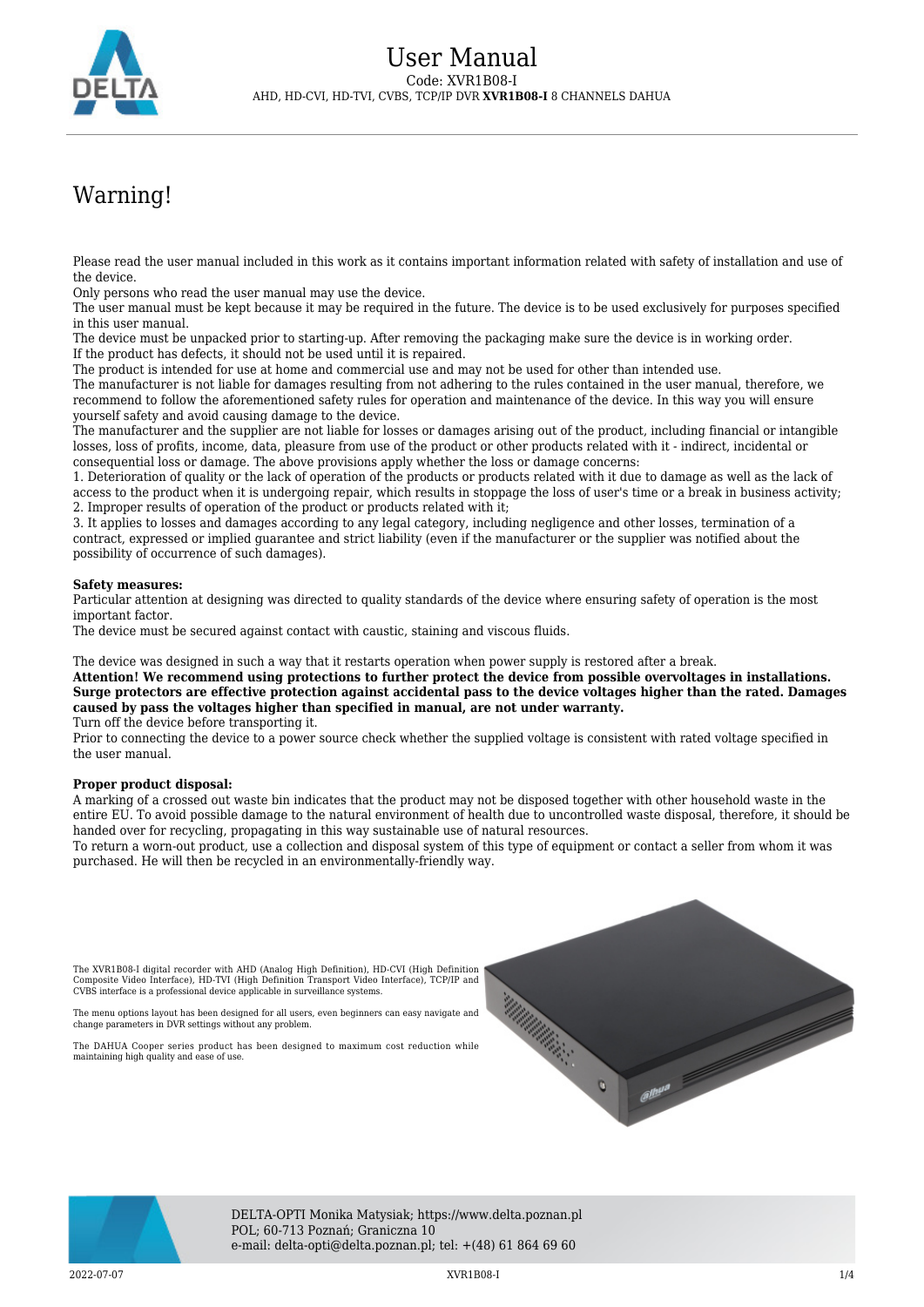

| Standard:                           | AHD, HD-CVI, HD-TVI, CVBS, TCP/IP                                                                                                                                                                                               |
|-------------------------------------|---------------------------------------------------------------------------------------------------------------------------------------------------------------------------------------------------------------------------------|
| Video inputs:                       | 8 pcs BNC - AHD / HD-CVI / HD-TVI / CVBS                                                                                                                                                                                        |
| Video outputs:                      | 1 pcs HDMI<br>1 pcs VGA                                                                                                                                                                                                         |
| Audio inputs:                       | • 1 pcs CINCH,<br>• 8 - Audio support via coaxial cable, HD-CVI only                                                                                                                                                            |
| Audio outputs:                      | 1 pcs CINCH                                                                                                                                                                                                                     |
| Image compression method:           | AI Coding / H.265 + / H.265 / H.264 + / H.264                                                                                                                                                                                   |
| Image records resolutions:          | • AHD / HD-CVI / HD-TVI:<br>1080N - 960 x 1080,<br>720p - 1280 x 720,<br>$\cdot$ CVBS :<br>960H - 960 x 576,<br>D1 - 720 x 576,<br>$\cdot$ IP:<br>6 Mpx - 3072 x 2048                                                           |
| Recording speed adjustment:         | 6 Mpx IP @ 1  25 fps<br>1080N @ 1  25 fps<br>720p @ 1  25 fps<br>960H @ 1  25 fps<br>for each channel                                                                                                                           |
| Operation modes:                    | 8 x AHD / HD-CVI / HD-TVI / CVBS / IP + 2 x IP                                                                                                                                                                                  |
| Recording modes:                    | Manual, Motion Detection, Schedule                                                                                                                                                                                              |
| Supported hard drives:              | 1 x 6 TB SATA                                                                                                                                                                                                                   |
| External storage devices backup:    | Save single frames and whole records from DVR drive to the USB drive                                                                                                                                                            |
| Searching and playback the records: | Records searching: by time + timeline with record type. Playback: forward, fast, slow,<br>step<br>Advanced searching (to the one second accuracy)                                                                               |
| Network functions:                  | Network Client Software and IE browser: live view, playback and backup of the<br>records, partial configuration of the recorder parameters                                                                                      |
| Network interface:                  | 1 x RJ-45 - 100BASE-TX                                                                                                                                                                                                          |
| Bitrate:                            | 32  4096 kbps                                                                                                                                                                                                                   |
| Network protocols:                  | HTTP, HTTPS, TCP/IP, IPv4/IPv6, WiFi, 3G/4G, SNMP, UPnP, RTSP, UDP, SMTP,<br>NTP, DHCP, DNS, IP Filter, PPPoE, DDNS, FTP, Alarm Server, P2P, IP Search                                                                          |
| Mobile phones support:              | Port no.: 37777 or access by a cloud (P2P)<br>• Android: Free application DMSS<br>• iOS (iPhone): Free application DMSS<br>See how to configure the P2P function in Dahua recorders and how to enable the<br>mobile application |
| Alarm inputs / outputs:             | $\overline{\phantom{0}}$                                                                                                                                                                                                        |
| PTZ control:                        | IP Speed Dome Cameras<br>Control compatible with coax PTZ HD-CVI                                                                                                                                                                |
| Motion Detection:                   | Split the screen into zones : 22 x 18 motion zones                                                                                                                                                                              |

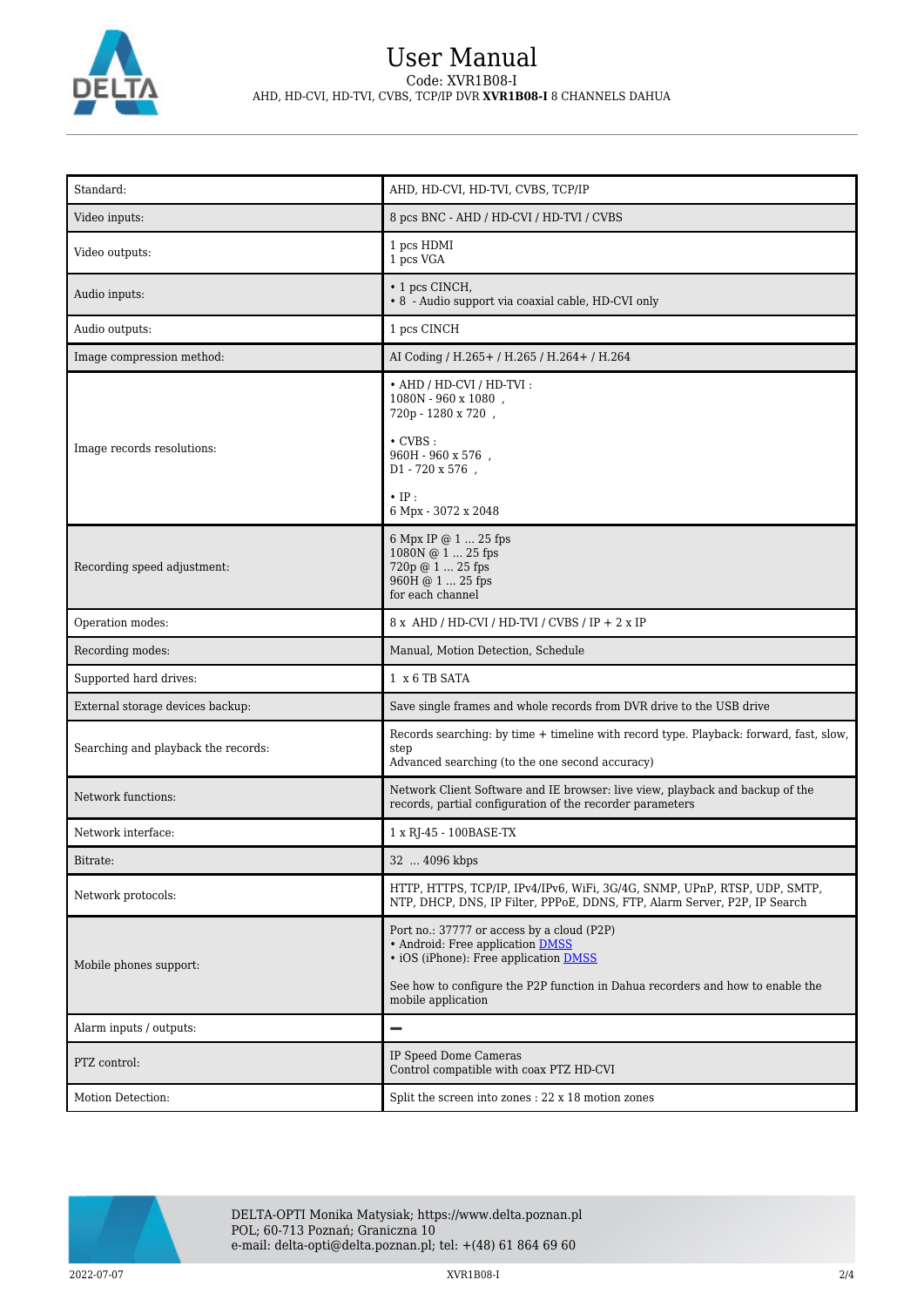

## User Manual Code: XVR1B08-I AHD, HD-CVI, HD-TVI, CVBS, TCP/IP DVR **XVR1B08-I** 8 CHANNELS DAHUA

| USB:                             | 2 x USB 2.0                                                                                   |
|----------------------------------|-----------------------------------------------------------------------------------------------|
| Main features:                   | SMD PLUS - searching for an object classified as: human, motor vehicle, non-motor<br>vehicle  |
| Mouse support:                   | ✓                                                                                             |
| IR remote controller in the set: |                                                                                               |
| Power supply:                    | 12 V DC / 1.5 A (power adapter included)                                                      |
| Color:                           | Black                                                                                         |
| Weight:                          | $0.58$ kg                                                                                     |
| Dimensions:                      | 198 x 203 x 42 mm                                                                             |
| Supported languages:             | Polish, English, Bulgarian, Czech, Finnish, Greek, Romanian, Serbian, Slovenian,<br>Hungarian |
| Country of origin:               | China                                                                                         |
| Manufacturer / Brand:            | <b>DAHUA</b>                                                                                  |
| Guarantee:                       | 3 years                                                                                       |

Front panel:



Rear view:





DELTA-OPTI Monika Matysiak; https://www.delta.poznan.pl POL; 60-713 Poznań; Graniczna 10 e-mail: delta-opti@delta.poznan.pl; tel: +(48) 61 864 69 60